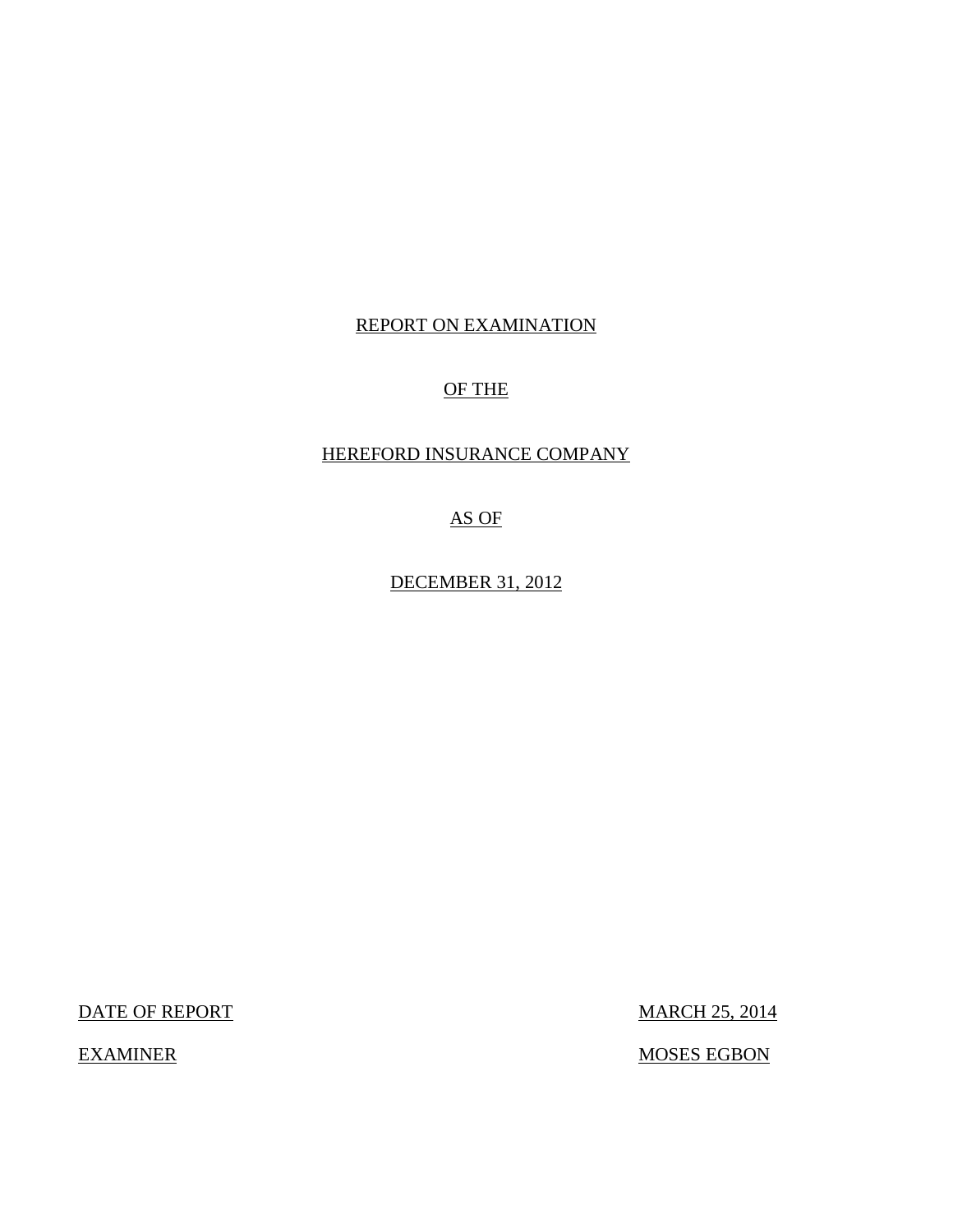# TABLE OF CONTENTS

# ITEM NO. PAGE NO.

| 1  | Scope of Examination                                                                                                                                             | $\overline{2}$        |
|----|------------------------------------------------------------------------------------------------------------------------------------------------------------------|-----------------------|
| 2. | Description of Company                                                                                                                                           | 3                     |
|    | A. Management<br>B. Territory and plan of operation<br>C. Reinsurance<br>D. Holding company system<br>E. Significant operating ratios<br>F. Accounts and records | 3<br>4<br>5<br>9<br>9 |
| 3. | <b>Financial Statements</b>                                                                                                                                      | 11                    |
|    | A. Balance sheet<br>B. Statement of income                                                                                                                       | 11<br>13              |
| 4. | Losses and loss adjustment expenses                                                                                                                              | 14                    |
| 5. | Compliance with prior report on examination                                                                                                                      | 15                    |
| 6. | Summary of comments and recommendations                                                                                                                          | 19                    |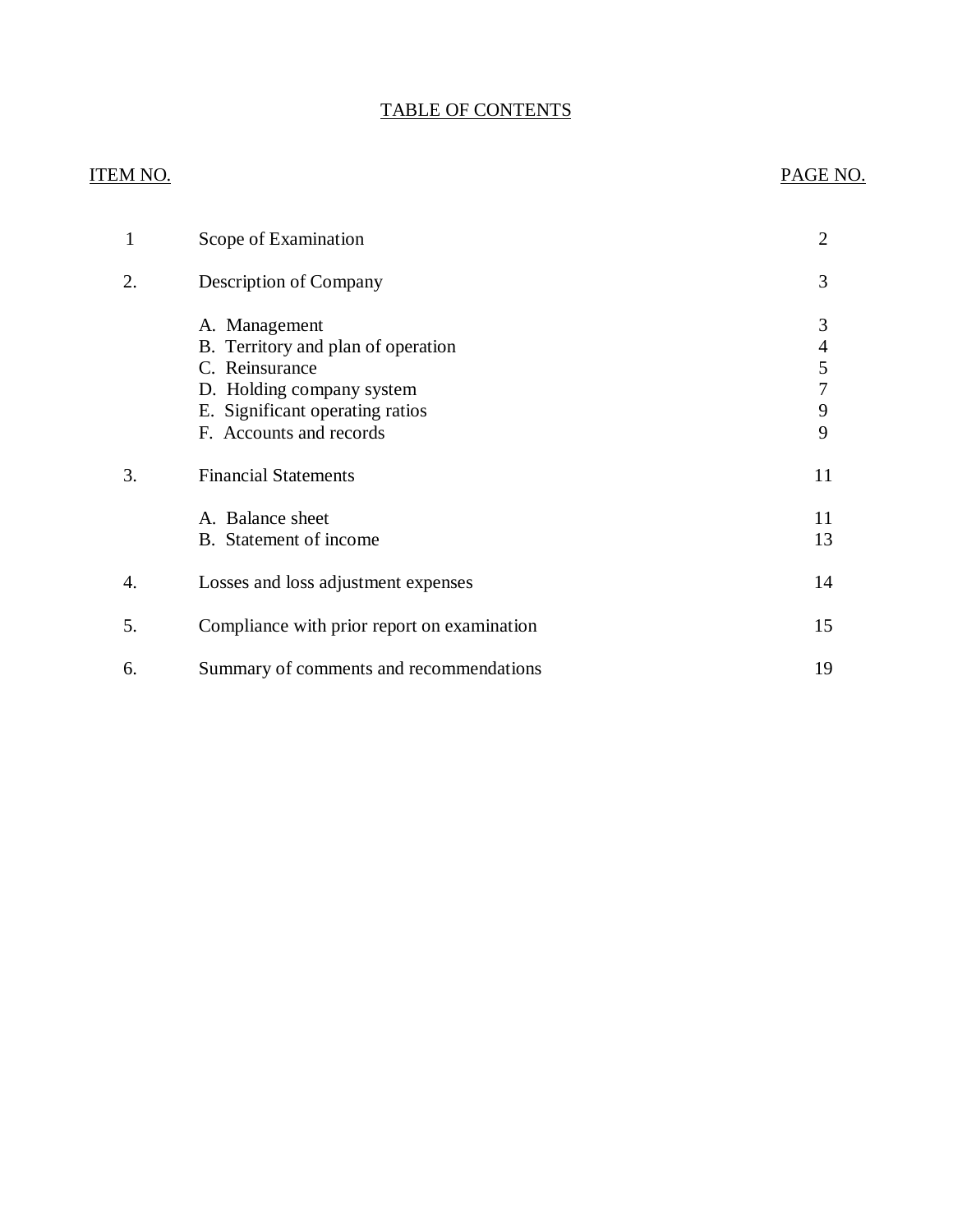

# NEW YORK STATE *DEPARTMENTof*  FINANCIAL SERVICES

Andrew M. Cuomo **Benjamin M. Lawsky** Governor Superintendent Superintendent Superintendent Superintendent Superintendent Superintendent Superintendent

March 25, 2014

Honorable Benjamin M. Lawsky Superintendent of Financial Services Albany, New York 12257

Sir:

Pursuant to the requirements of the New York Insurance Law, and in compliance with the instructions contained in Appointment Number 30901 dated December 14, 2012, attached hereto, I have made an examination into the condition and affairs of Hereford Insurance Company as of December 31, 2012, and submit the following report thereon.

Wherever the designation "the Company" appears herein without qualification, it should be understood to indicate Hereford Insurance Company.

Wherever the term "Department" appears herein without qualification, it should be understood to mean the New York State Department of Financial Services.

The examination was conducted at the Company's home office located at 36-01 43<sup>rd</sup> Avenue, Long Island City, New York, 11101.

(212) 480-6400 | 1 State Street, New York, NY 10004| <WWW.DFS.NY.GOV>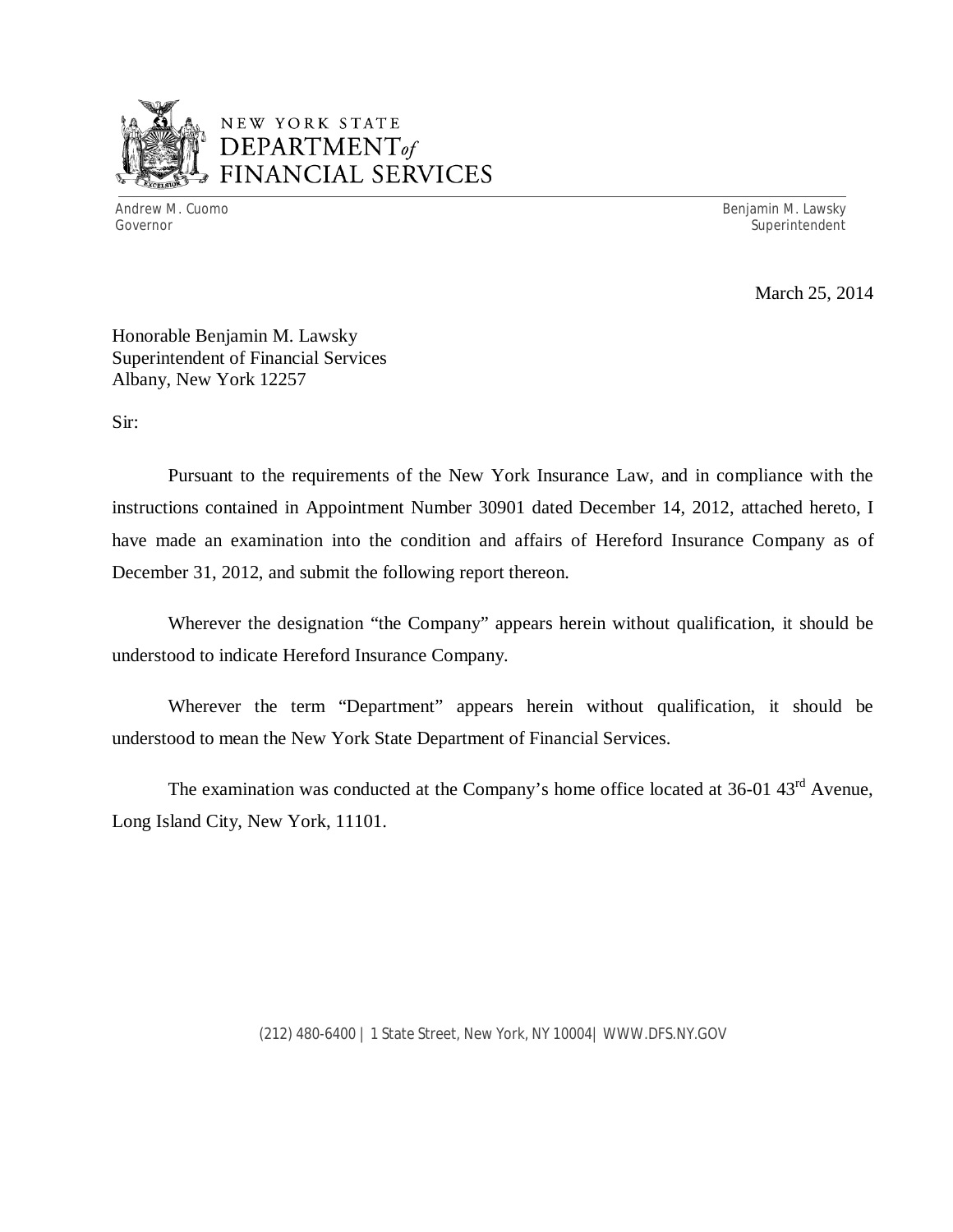## 1. **SCOPE OF EXAMINATION**

<span id="page-3-0"></span>The Department has performed an examination of Hereford Insurance Company*,* a singlestate insurer. The previous examination was conducted as of December 31, 2006. This examination covered the six-year period from January 1, 2007 through December 31, 2012. Transactions occurring subsequent to this period were reviewed where deemed appropriate by the examiner.

This examination was conducted in accordance with the National Association of Insurance Commissioners ("NAIC") Financial Condition Examiners Handbook ("Handbook"), which requires that we plan and perform the examination to evaluate the financial condition and identify prospective risks of the Company by obtaining information about the Company including corporate governance, identifying and assessing inherent risks within the Company and evaluating system controls and procedures used to mitigate those risks. This examination also includes assessing the principles used and significant estimates made by management, as well as evaluating the overall financial statement presentation, management's compliance with Statutory Accounting Principles and annual statement instructions when applicable to domestic state regulations.

All financially significant accounts and activities of the Company were considered in accordance with the risk-focused examination process. This examination also included a review and evaluation of the Company's own control environment assessment. The examiners also relied upon audit work performed by the Company's independent public accountants when appropriate.

This examination report includes a summary of significant findings for the following items as called for in the Handbook:

> Significant subsequent events Company history Corporate records Management and control Fidelity bonds and other insurance Territory and plan of operation Growth of Company Loss experience Reinsurance Accounts and records Statutory deposits Financial statements Summary of recommendations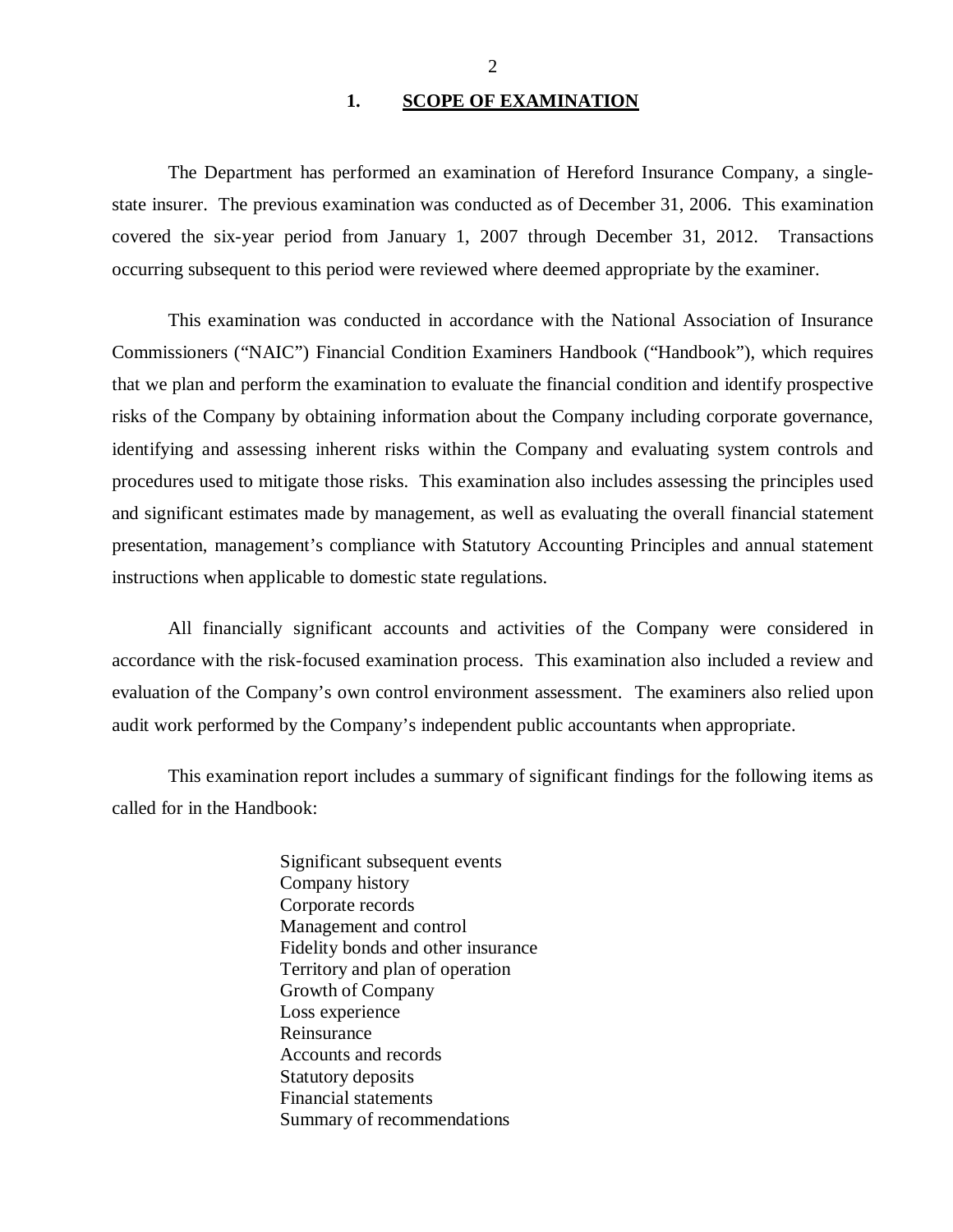<span id="page-4-0"></span>A review was also made to ascertain what action was taken by the Company with regard to comments and recommendations contained in the prior report on examination.

This report on examination is confined to financial statements and comments on those matters that involve departures from laws, regulations or rules, or that are deemed to require explanation or description.

## **2. DESCRIPTION OF COMPANY**

Hereford Insurance Company was incorporated under the laws of the State of New York on October 5, 1982. It became licensed on April 1, 1986 and commenced business on the same date.

Capital paid in is \$1,000,000 consisting of 1,000,000 shares of \$1 par value per share common stock. Gross paid in and contributed surplus is \$709,200 and has remained the same since the previous examination period.

## A. Management

Pursuant to the Company's charter and by-laws, management of the Company is vested in a board of directors consisting of not less than seven nor more than twenty members. The board met annually during each calendar year. At December 31, 2012, the board of directors was comprised of the following eleven members:

| Name and Residence | <b>Principal Business Affiliation</b> |
|--------------------|---------------------------------------|
| Vincent Bitet      | President,                            |
| Smithtown, NY      | <b>Bitet Insurance Brokerage</b>      |
| Richard Chin       | Chief Operating Officer,              |
| Wantagh, NY        | Pearland Brokerage                    |
| Keith Greenbaum    | Senior Vice President,                |
| New York, NY       | Hereford Insurance Company            |
| Neil Greenbaum     | President and Secretary,              |
| New York, NY       | Hereford Insurance Company            |
|                    | President,                            |
|                    | Drivers Insurance Company             |
| Pearl Greenbaum    | Retired Treasurer,                    |

Boyton, Beach, FL Hereford Insurance Company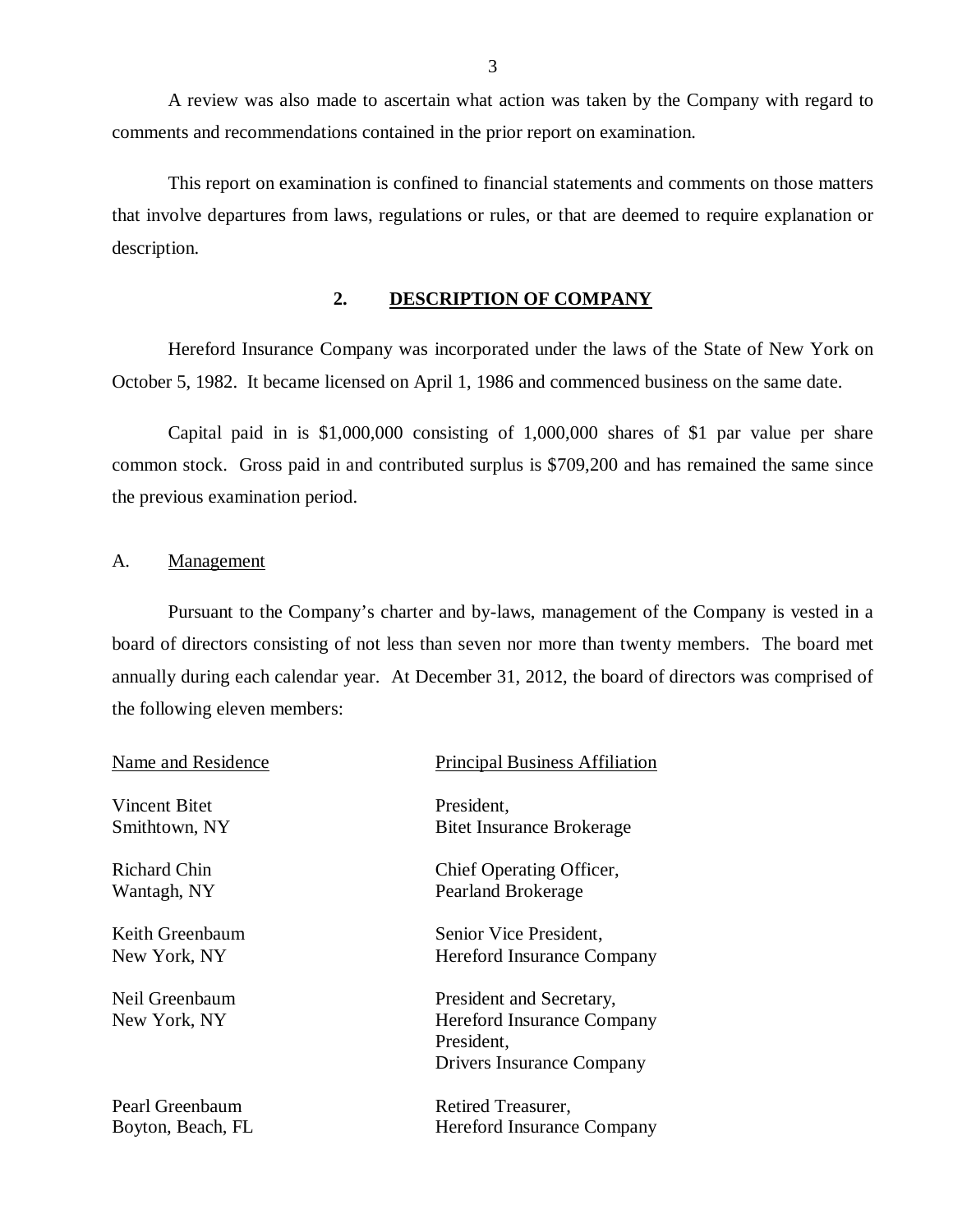| Name and Residence  | <b>Principal Business Affiliation</b>              |
|---------------------|----------------------------------------------------|
| Eugene Haber        | Partner,                                           |
| Roslyn, NY          | Colbert, Haber & Haber                             |
| Barbara Hamill      | Vice President,                                    |
| W. Hartford, CT     | <b>Hereford Insurance Company</b>                  |
| John Hamill,        | President,                                         |
| W. Hartford, CT     | Suburban Greater Hartford Realty Mgmt. Corp.       |
| Lisa Kuba,          | Vice President,                                    |
| Syosset, NY         | <b>Hereford Insurance Company</b>                  |
| David Pollack       | Executive Director,                                |
| Washingtonville, NY | Committee for Taxi Safety                          |
| Annie Weinstein     | Senior Vice President and Chief Operating Officer, |
| New York, NY        | Hereford Insurance Company                         |

4

A review of the minutes of the board of directors' meetings held during the examination period indicated that the meetings were generally well attended and each board member had an acceptable record of attendance.

As of December 31, 2012, the principal officers of the Company were as follows:

Name Title

Neil Greenbaum Keith Greenbaum Annie Vera Weinstein President & Secretary Senior Vice President & Treasurer Senior Vice President

# B. Territory and Plan of Operation

As of December 31, 2012, the Company was licensed to write business in New York only.

As of the examination date, the Company was authorized to transact the kinds of insurance as defined in the following numbered paragraphs of Section 1113(a) of the New York Insurance Law:

| Paragraph | Line of Business          |
|-----------|---------------------------|
|           | Glass                     |
| 13        | Personal injury liability |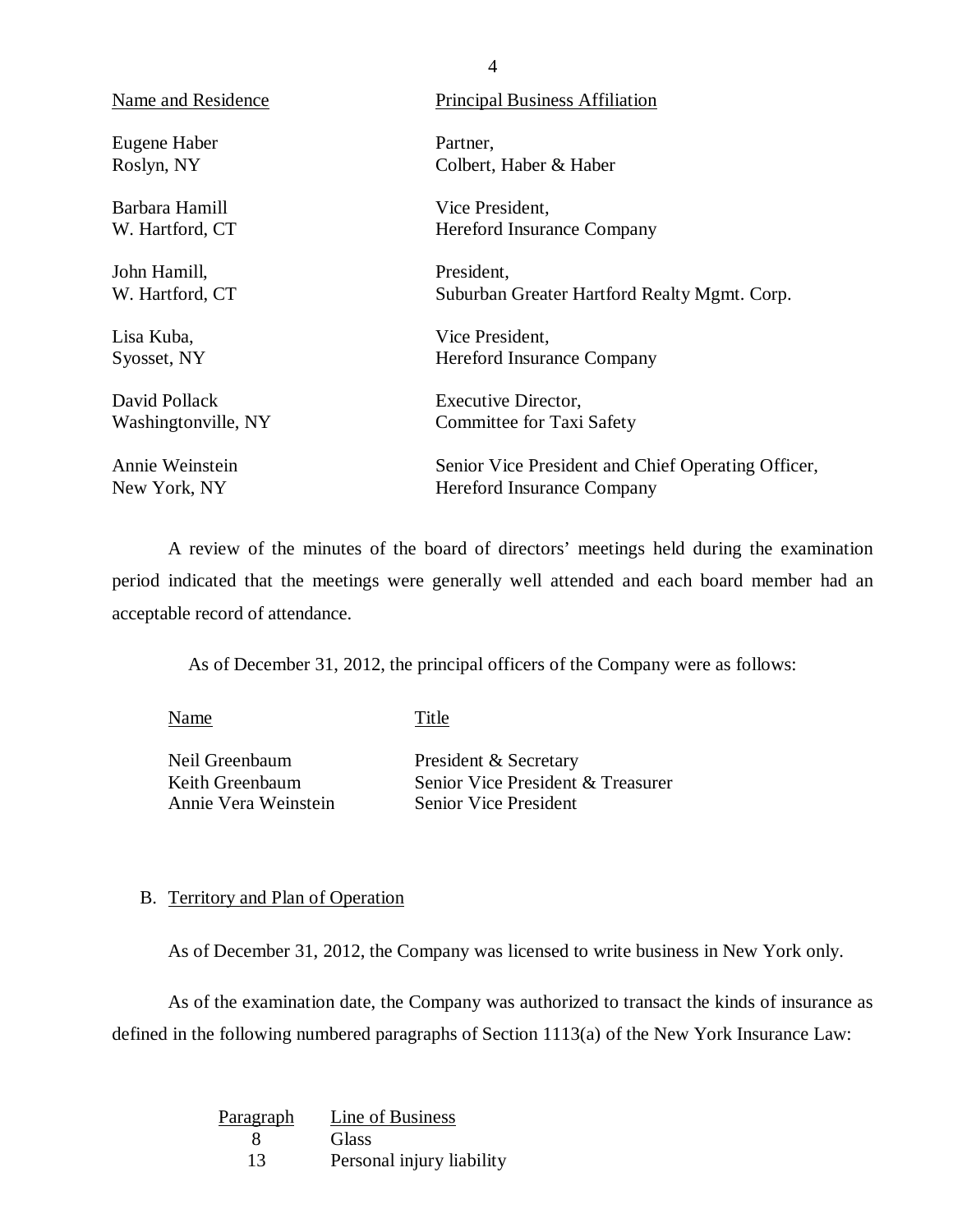| 14 | Property damage liability                      |
|----|------------------------------------------------|
| 15 | Workers' compensation and employers' liability |
| 19 | Motor vehicle and aircraft physical damage     |

<span id="page-6-0"></span>Based on the lines of business for which the Company is licensed and the Company's current capital structure, and pursuant to the requirements of Articles 13 and 41 of the New York Insurance Law, the Company is required to maintain a minimum surplus to policyholders in the amount of \$1,800,000.

The following schedule shows the direct premium written by the Company in New York for the period under examination:

| Calendar Year | <b>Direct Premiums Written</b> |
|---------------|--------------------------------|
| 2007          | \$82,582,961                   |
| 2008          | \$85,354,077                   |
| 2009          | \$75,329,866                   |
| 2010          | \$74,149,530                   |
| 2011          | \$88,320,825                   |
| 2012          | \$94,474,260                   |
|               |                                |

The Company utilizes a network of brokers for the production of business. A large portion of the business is written through Pearland Brokerage ("Pearland"), which has been deemed a controlling producer of the Company, pursuant to the provisions of Department Regulation 52-A. This producer is further discussed in Item 2D of this report, "Holding Company System."

Effective January 1, 2010, the Company entered into an agreement with the New York Independent Livery Drivers Benefit Fund, Inc. (ILDBF), to write the workers' compensation insurance for the ILDBF on behalf for all qualified independent livery drivers who are members of the ILDBF. The ILDBF is a non-profit corporation created by Chapter 392 and described by Article 6-G of the Workers' Compensation Laws of New York, to provide workers' compensation benefits in limited situations to independent livery drivers dispatched by members of the ILDBF.

The Company writes workers' compensation premiums of about \$5,000,000 annually from the ILDBF. It provides workers' compensation benefits for serious injuries and crimes committed against drivers dispatched by qualifying independent livery bases in New York City, Westchester and Nassau.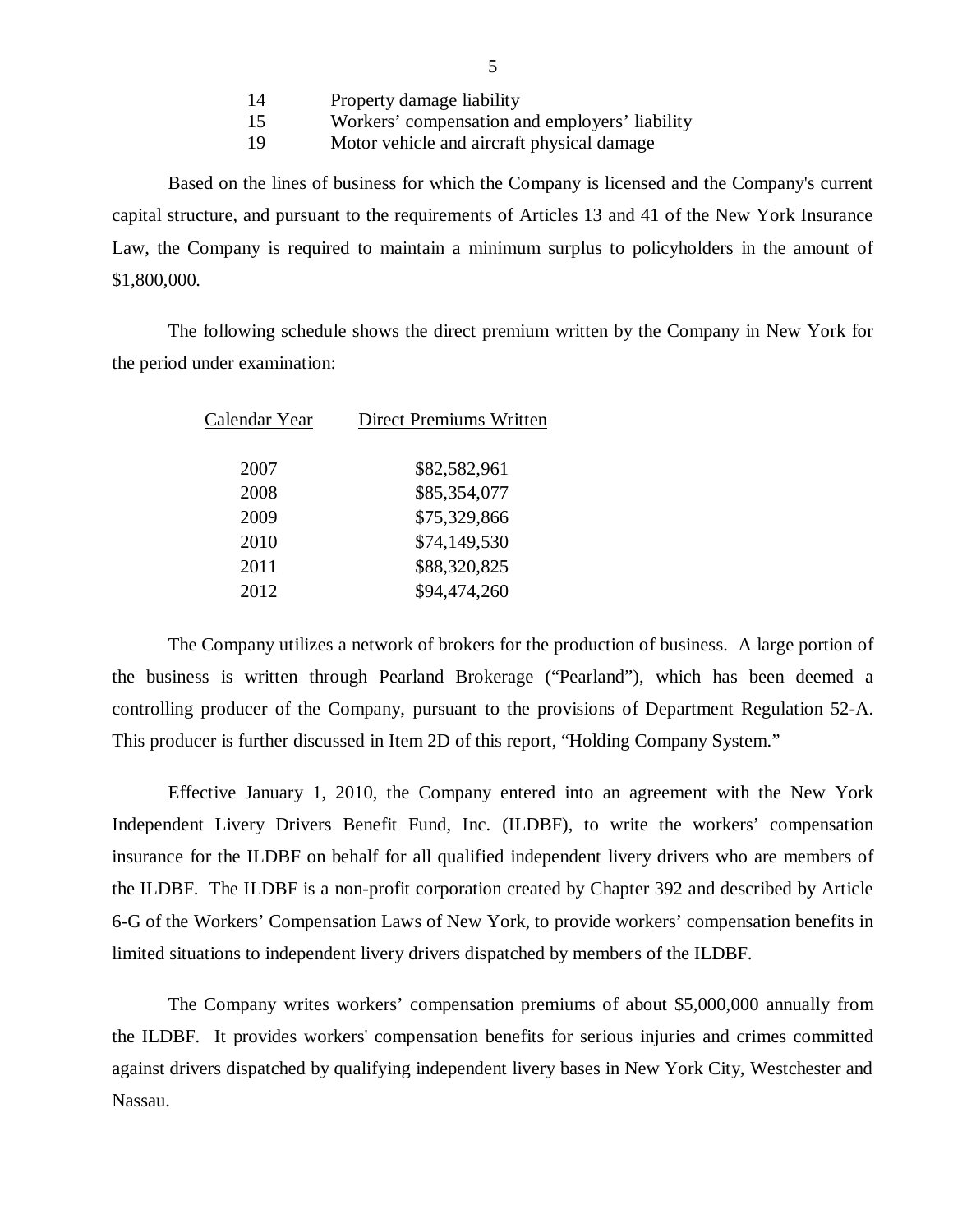# C. Reinsurance

# Assumed Reinsurance

The Company does not assume reinsurance.

# Ceded Reinsurance

The Company has structured its ceded reinsurance program as follows:

| <b>Type of Contract</b>                                        | Cession                                                                                                                                                                                                                                                                                                                                                                                |
|----------------------------------------------------------------|----------------------------------------------------------------------------------------------------------------------------------------------------------------------------------------------------------------------------------------------------------------------------------------------------------------------------------------------------------------------------------------|
| <b>Workers' Compensation:</b><br>Quota Share                   | 40% of \$125,000 per occurrence any loss or losses.                                                                                                                                                                                                                                                                                                                                    |
| <b>First Excess of Loss</b>                                    | $$1,175,000$ excess of $$125,000$ ultimate net loss, each and<br>every occurrence.                                                                                                                                                                                                                                                                                                     |
| Second Excess of Loss                                          | \$4,700,000 excess of \$1,300,000 ultimate net loss, any one<br>occurrence.                                                                                                                                                                                                                                                                                                            |
| Third Excess of Loss                                           | \$4,000,000 excess of \$6,000,000 ultimate net loss, any one<br>occurrence.                                                                                                                                                                                                                                                                                                            |
| Commercial Automobile Liability:<br>Taxi Liability Quota Share | Section A: 35% quota share covering NY taxis including<br>Ambulettes, Medallions, Black Cars, Silver Cars, Luxury<br>Cars, Car Services and Suburban Car Services.<br>Section B: 35% quota share covering Assigned Risk<br>Business written under AIPSO and in respect of up to a<br>maximum of 10 Special NY Livery units.<br>Section C: 35% quota share covering Ambulette business. |
| Per Policy Excess of Loss<br>Three layers                      | 1. \$200,000 excess of \$300,000 per risk covering business<br>written under AIPSO and in respect of up to a<br>maximum of 10 NY Livery units and of up a maximum<br>of 500 units classified as Luxury Limousines.<br>Nevertheless, the first \$75,000 of losses otherwise<br>recoverable shall be retained by the reinsured for their<br>own account.                                 |
|                                                                | 2. \$500,000 excess of \$500,000 per risk covering "Yellow"<br>Medallion Taxi", "Black Car", "Silver Car" and "Car<br>Service", Ambulette, Private Passenger Auto, business<br>accepted under AIPSO, and up to a maximum of 500<br>units classified as Luxury Limousines.                                                                                                              |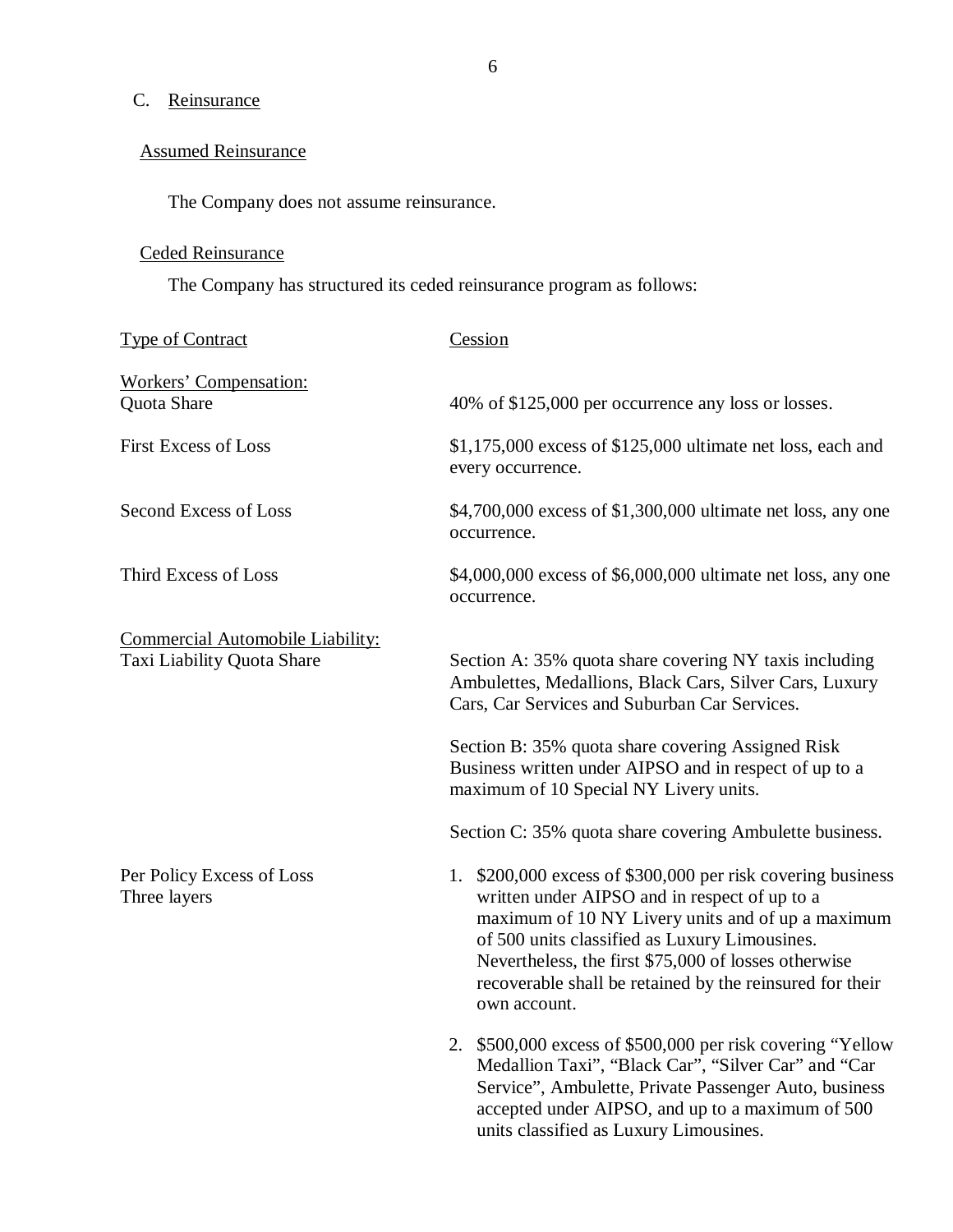### **Cession**

3. \$1,000,000 excess of \$1,000,000 per risk covering "Yellow Medallion Taxi", "Black Car", "Silver Car" and "Car Service", Ambulette, Private Passenger Auto, business accepted under AIPSO, and up to a maximum of 500 units classified as Luxury Limousines.

<span id="page-8-0"></span>All ceded reinsurance agreements in effect as of the examination date were reviewed and found to contain the required clauses, including an insolvency clause meeting the requirements of Section 1308 of the New York Insurance Law.

Examination review of the Schedule F data reported by the Company in its filed annual statement was found to accurately reflect its reinsurance transactions. Additionally, management has represented that all material ceded reinsurance agreements transfer both underwriting and timing risk as set forth in SSAP No. 62R. Representations were supported by an attestation from the Company's Chief Executive Officer pursuant to the NAIC Annual Statement Instructions. Additionally, examination review indicated that the Company was not a party to any finite reinsurance agreements. All ceded reinsurance agreements were accounted for utilizing reinsurance accounting as set forth in SSAP No. 62R.

# D. Holding Company System

The Company is a wholly-owned subsidiary of Hereford Holding Company Inc. ("HHC"), a non-operating New York holding company, which is ultimately controlled by the Greenbaum Family. The majority interest in HHC is held by Hereford Insurance Company's president, Neil Greenbaum, who directly owns 64.12% of HHC stock. Mr. Greenbaum also holds 40% interest in Pearland Brokerage, which is the Company's primary producer. In addition, according to Mr. Greenbaum in 1995, he formed All Taxi Management, a company that manages taxi medallions for owners and leases taxis to drivers. All of Mr. Greenbaum's businesses are operated at the same Long Island City location as Hereford Insurance Company.

A review of the Holding Company Registration Statements filed with this Department indicated that such filings were complete and were filed in a timely manner pursuant to Article 15 of the New York Insurance Law and Department Regulation 52. Additionally, the Company's controlling producer reports were filed in a timely manner pursuant to Part 80-2.2 of Department Regulation 52-A.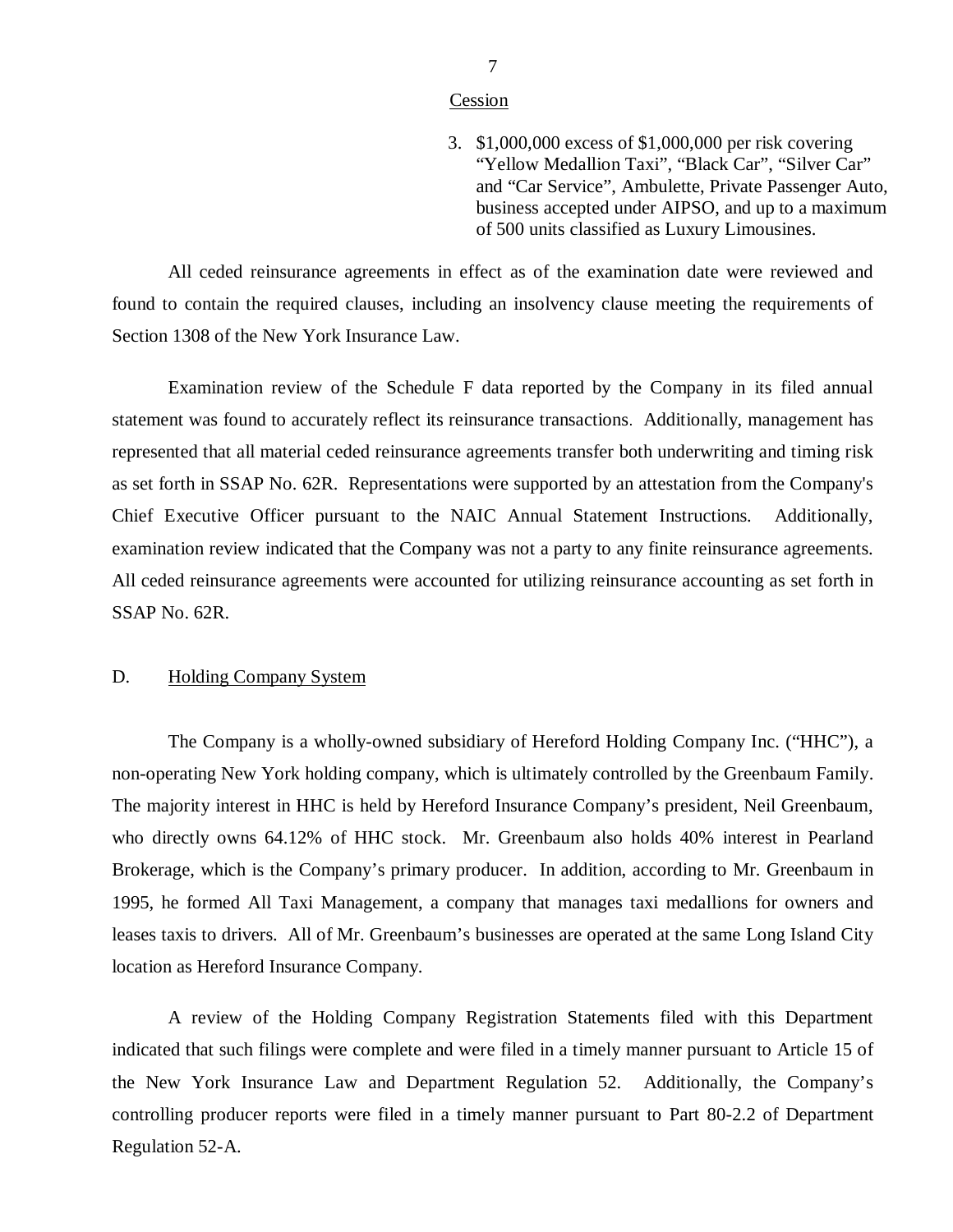The following is a chart of the holding company system at December 31, 2012:



At December 31, 2012, the Company was party to the following agreements with other members of its holding company system:

### Brokerage Agreement

Effective February 12, 1998 and amended June, 2003, the Company entered into an agreement with its controlling producer, Pearland Brokerage, to place business for the Company. This agreement was filed with this Department pursuant to Section 1505 of the New York Insurance Law.

## Commercial Lease

Effective April 1, 2007, the Company entered into a lease agreement with Thirty Six O One, LLC, which is 100% owned by the Greenbaum and Hamill families. Under the agreement, the Company agreed to rent the entire second floor, and 9500 square feet of the third floor and allocated car parking spaces located at 36-01 43rd Avenue, Long Island City, New York, for ten years. This agreement was filed with this Department, pursuant to Section 1505 of the New York Insurance Law.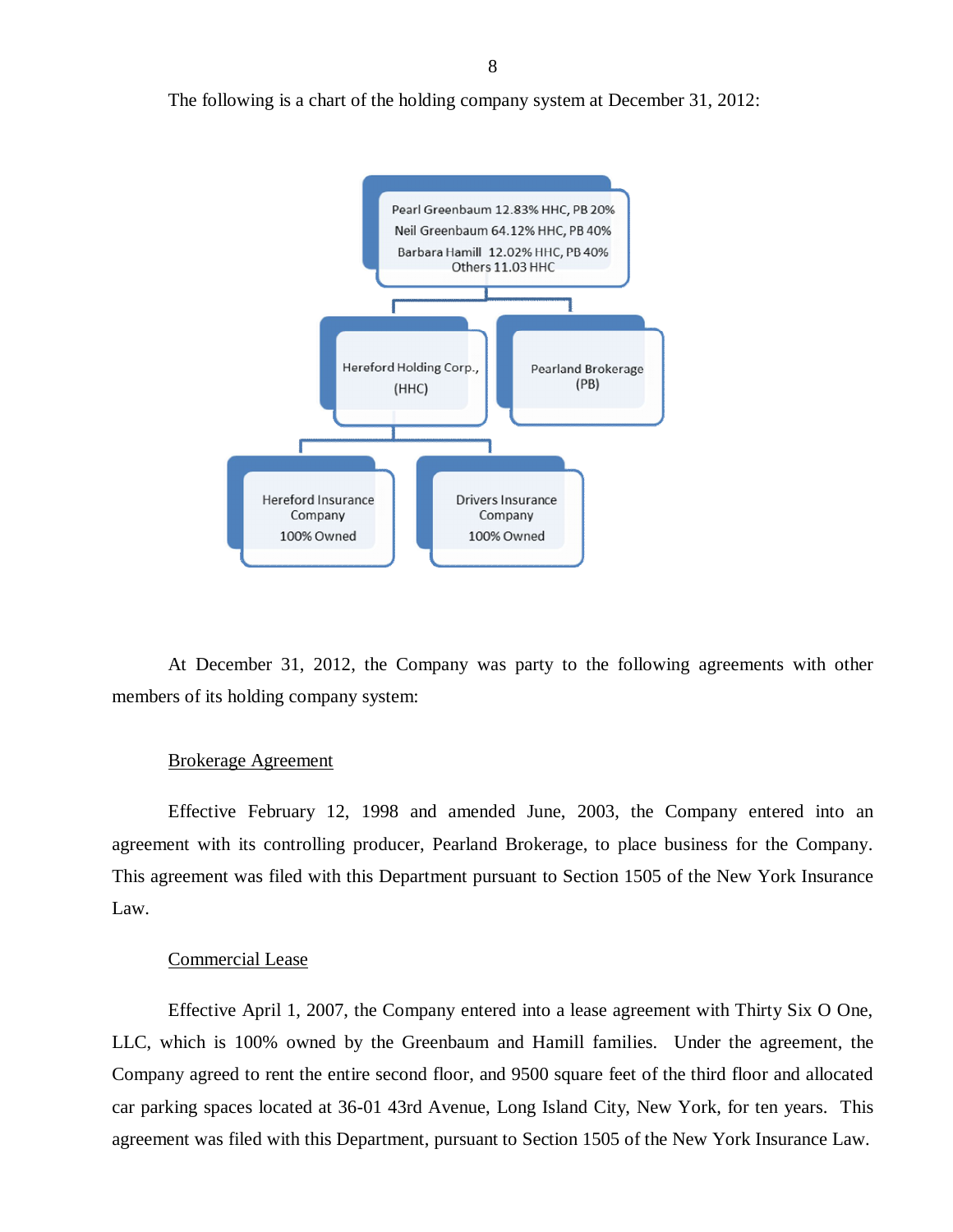### Management Agreement

<span id="page-10-0"></span>Effective November 1, 2011, the Company entered into a management agreement with Drivers Insurance Company. This agreement directs Hereford to provide the Drivers Insurance Company with advice, staff, supervision, and managerial assistance. This agreement was filed with this Department pursuant to Section 1505 of the New York Insurance Law.

# E. Significant Operating Ratios

The following ratios have been computed as of December 31, 2012, based upon the results of this examination:

| Net premiums written to surplus as regards policyholders    | 1,411\% |
|-------------------------------------------------------------|---------|
| Liabilities to liquid assets (cash and invested assets less |         |
| investments in affiliates)                                  | 116%    |
| Premiums in course of collection to surplus as regards      |         |
| policyholders                                               | 64%     |

All of the above ratios are above the benchmark ranges set forth in the Insurance Regulatory Information System of the National Association of Insurance Commissioners. The ratios have been recalculated to incorporate the examination increase to the liability for Losses and loss adjustment expenses, and corresponding decrease in Surplus as regards policyholders.

The underwriting ratios presented below are on an earned/incurred basis and encompass the 6 year period covered by this examination:

|                                              | Amounts       | Ratios           |
|----------------------------------------------|---------------|------------------|
| Losses and loss adjustment expenses incurred | \$234,320,975 | 97.58%           |
| Other underwriting expenses incurred         | 22,694,111    | 9.45             |
| Net underwriting loss                        | (16,880,691)  | (7.03)           |
| Premiums earned                              | \$240,134,395 | ' <u>00</u> .00% |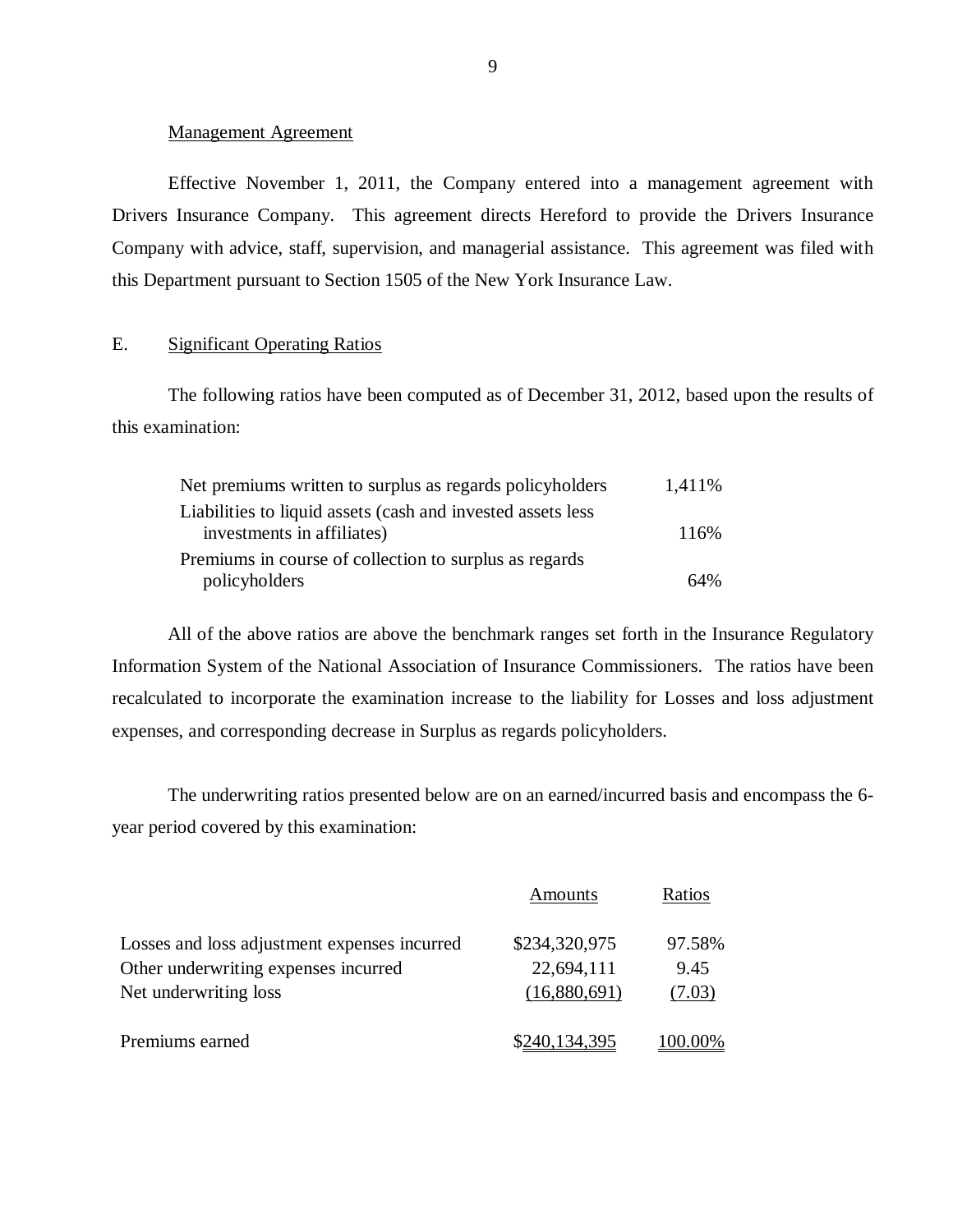## F. Accounts, Records and Internal Controls

## Agents' Balances

The Company maintains an aging report of its premiums receivables/agents' balances related only to its workers' compensation business. An aging report is a critical management tool with both analytical and valuation features that help determine current and overdue account balances. Uncollected premium balances that become over ninety days due are required to be reported as nonadmitted assets in accordance to NAIC SSAP No. 6. It is recommended that the Company create and implement an aging report that would include all of its uncollected premium balances and not just the ones that are related to its workers' compensation business.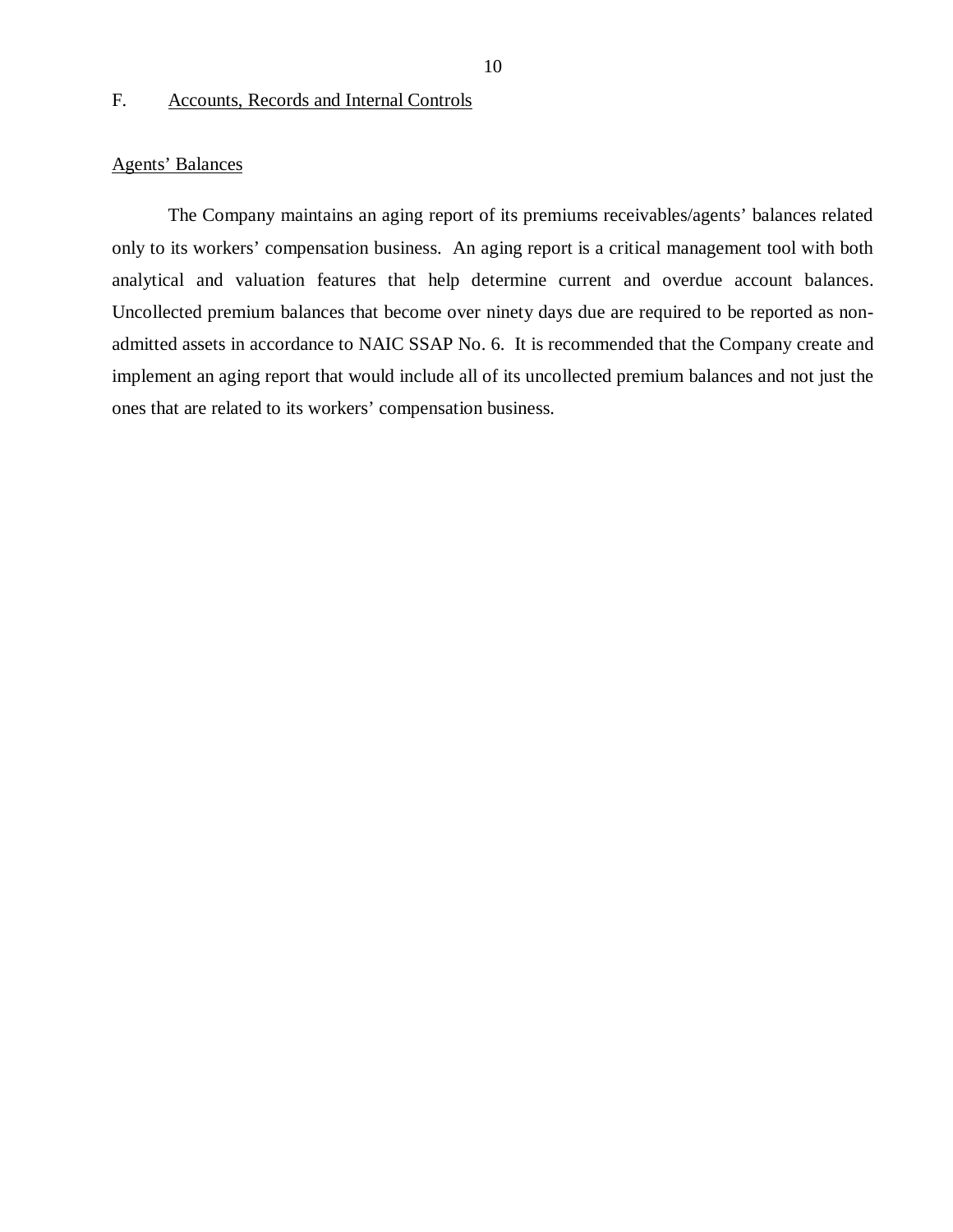# **3. FINANCIAL STATEMENTS**

# A Balance Sheet

The following shows the assets, liabilities and surplus as regards policyholders as of December 31, 2012, as determined by this examination and as reported by the Company:

| <b>Assets</b>                                                   |               | <b>Assets Not</b> | Net Admitted  |
|-----------------------------------------------------------------|---------------|-------------------|---------------|
|                                                                 | Assets        | Admitted          | Assets        |
| <b>Bonds</b>                                                    | \$79,347,776  |                   | \$79,347,776  |
| Preferred stocks                                                | 85,520        |                   | 85,520        |
| Common stocks                                                   | 1,104,060     |                   | 1,104,060     |
| Cash, cash equivalents and short-term investments               | 16,823,248    |                   | 16,823,248    |
| Receivables for securities                                      | 53,244        |                   | 53,244        |
| Investment income due and accrued                               | 990,380       |                   | 990,380       |
| Uncollected premiums and agents' balances in the course of      |               |                   |               |
| collection                                                      | 2,611,665     |                   | 2,611,665     |
| Deferred premiums, agents' balances and installments booked     |               |                   |               |
| but deferred and not yet due                                    | 5,908,000     | 329,000<br>\$.    | 5,579,000     |
| Amounts recoverable from reinsurers                             | 14,209,046    |                   | 14,209,046    |
| Current federal and foreign income tax recoverable and interest |               |                   |               |
| thereon                                                         | 21,877        |                   | 21,877        |
| Net deferred tax asset                                          | 3,372,000     | 979,000           | 2,393,000     |
| Electronic data processing equipment and software               | 189,836       | 189,836           |               |
| Furniture and equipment, including health care delivery assets  | 23,913        | 23,913            |               |
| Aggregate write-ins for other than invested assets              | 1,241,573     | 561,688           | 679,885       |
| Totals                                                          | \$125,982,138 | \$2,083,437       | \$123,898,701 |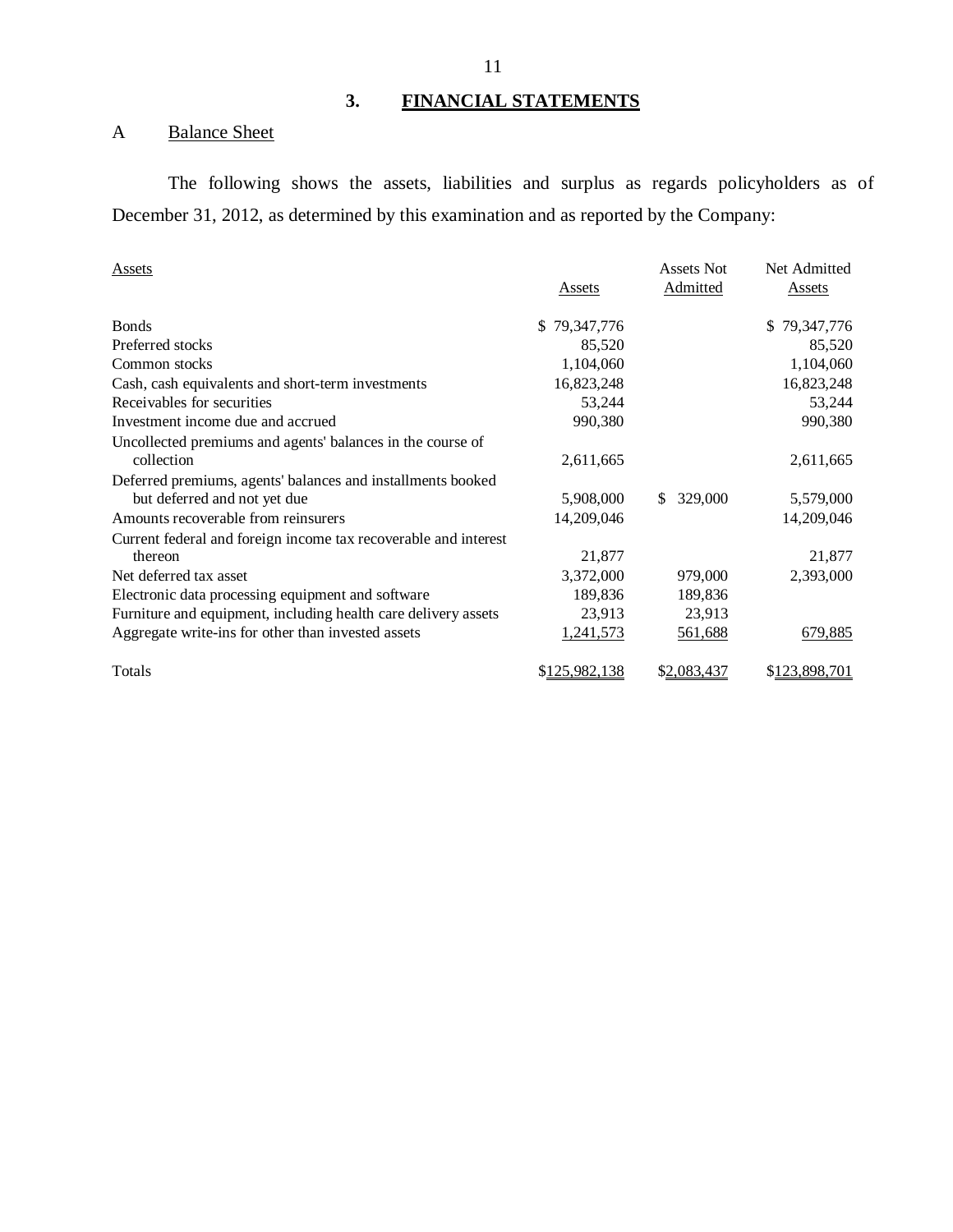| Liabilities, Surplus and other funds                           | Examination     | Company       | Surplus<br>Increase<br>(Decrease) |
|----------------------------------------------------------------|-----------------|---------------|-----------------------------------|
| Losses and loss adjustment expenses                            | \$87,637,878    | \$67,587,878  | \$20,050,000                      |
| Commissions payable, contingent commissions and other          |                 |               |                                   |
| similar charges                                                | 39,609          | 39,609        |                                   |
| Other expenses (excluding taxes, licenses and fees)            | 1,029,861       | 1,029,861     |                                   |
| Taxes, licenses and fees (excluding federal and foreign income |                 |               |                                   |
| taxes)                                                         | 57,429          | 57,429        |                                   |
| Unearned premiums                                              | 15,958,629      | 15,958,629    |                                   |
| Advance premium                                                | 1,479,845       | 1,479,845     |                                   |
| Ceded reinsurance premiums payable (net of ceding              |                 |               |                                   |
| commissions)                                                   | 12,309,192      | 12,309,192    |                                   |
| Amounts withheld or retained by company for account of others  | 1,230,983       | 1,230,983     |                                   |
| Payable for securities                                         | 33,617          | 33,617        |                                   |
| Aggregate write-ins for liabilities                            | 39,603          | 39,603        | 0                                 |
| <b>Total liabilities</b>                                       | \$119,816,646   | \$99,766,646  | \$20,050,000                      |
| Common capital stock                                           | 1,000,000<br>\$ | \$1,000,000   |                                   |
| Gross paid in and contributed surplus                          | 709,200         | 709,200       |                                   |
| Unassigned funds (surplus)                                     | 2,372,855       | 22,422,855    | \$20,050,000                      |
| Surplus as regards policyholders                               | 4,082,055       | 24,132,055    | \$20,050,000                      |
| Totals                                                         | \$123,898,701   | \$123,898,701 |                                   |

Note: The Internal Revenue Service has not yet begun to audit tax returns covering tax years 2007 through 2012. The examiner is unaware of any potential exposure of the Company to any tax assessment and no liability has been established herein relative to such contingency.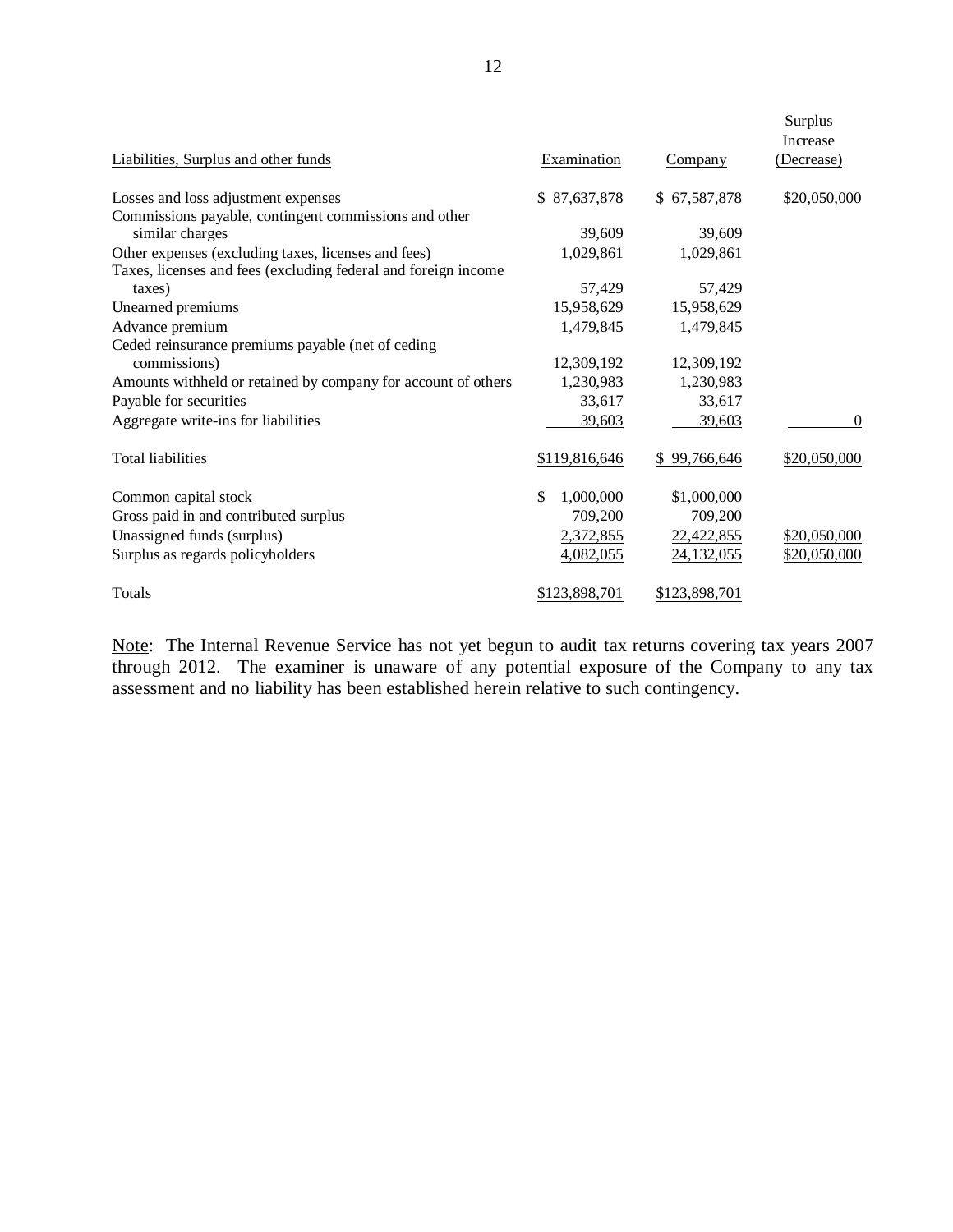# B. Statement of Income

Surplus as regards policyholders decreased \$10,899,806 during the 6-year examination period January 1, 2007 through December 31, 2012, detailed as follows:

| <b>Underwriting Income</b>                                    |                                            |                 |
|---------------------------------------------------------------|--------------------------------------------|-----------------|
| Premiums earned                                               |                                            | \$240,134,395   |
| Deductions:                                                   |                                            |                 |
| Losses and loss adjustment expenses incurred                  | \$234,320,975                              |                 |
| Other underwriting expenses incurred                          | 22,694,111                                 |                 |
| Aggregate write-ins for underwriting deductions               | $\overline{0}$<br>$\overline{\phantom{a}}$ |                 |
| Total underwriting deductions                                 |                                            | 257,015,086     |
| Net underwriting loss                                         |                                            | \$(16,880,691)  |
| <b>Investment Income</b>                                      |                                            |                 |
| Net investment income earned                                  | \$13,220,351                               |                 |
| Net realized capital loss                                     | (982, 113)                                 |                 |
|                                                               |                                            |                 |
| Net investment gain                                           |                                            | 12,238,238      |
| Other Income                                                  |                                            |                 |
| Net loss from agents' or premium balances charged off         | \$<br>(709, 738)                           |                 |
| Finance and service charges not included in premiums          | 3,011,542                                  |                 |
| Aggregate write-ins for miscellaneous income                  | 1,193,990                                  |                 |
|                                                               |                                            |                 |
| Total other income                                            |                                            | 3,495,794       |
| Net loss before dividends to policyholders and before federal |                                            |                 |
| and foreign income taxes                                      |                                            | \$(1,146,659)   |
|                                                               |                                            |                 |
| Dividends to policyholders                                    |                                            | $\theta$        |
| Net loss after dividends to policyholders but before federal  |                                            |                 |
| and foreign income taxes                                      |                                            | \$(1,146,659)   |
| Federal and foreign income taxes incurred                     |                                            | 5,904,683       |
|                                                               |                                            |                 |
| Net Loss                                                      |                                            | $\S(7,051,342)$ |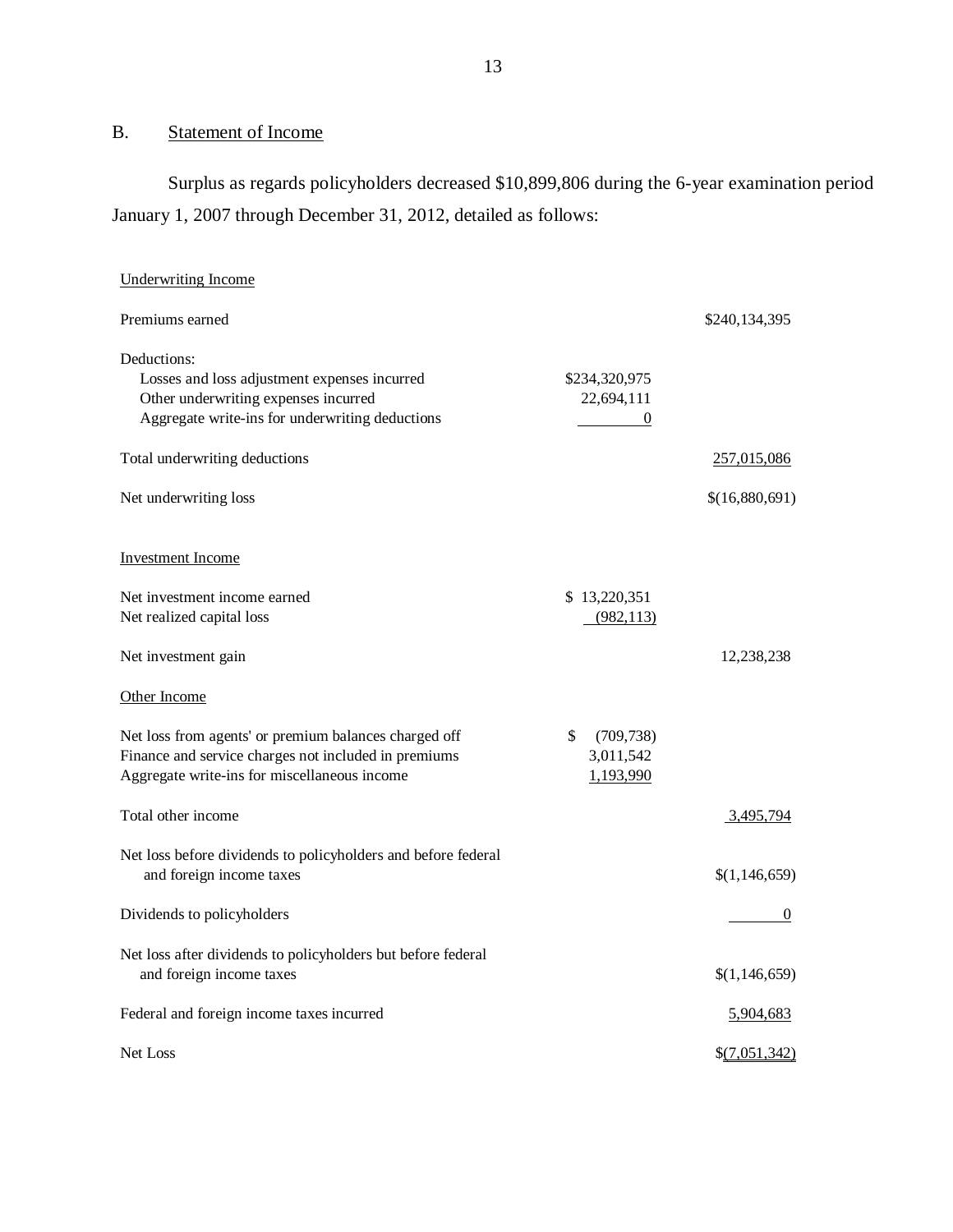|                                                                                       | Gains in<br>Surplus | Losses in<br>Surplus |                |
|---------------------------------------------------------------------------------------|---------------------|----------------------|----------------|
| Net loss                                                                              |                     | \$7,051,342          |                |
| Net unrealized capital gains                                                          | \$<br>9,156         |                      |                |
| Change in net deferred income tax                                                     | 1,277,707           |                      |                |
| Change in non-admitted assets                                                         |                     | 590,327              |                |
| Dividends to stockholders                                                             | 0                   | 4.545,000            |                |
| Net decrease in surplus                                                               | \$1,286,863         | \$12,186,669         | \$(10,899,806) |
| Surplus as regards policyholders per report on<br>examination as of December 31, 2012 |                     |                      | 4.082.055      |

### **4. LOSSES AND LOSS ADJUSTMENT EXPENSES**

The examination liability for the captioned items of \$87,637,878 is \$20,050,000 more than the \$67,587,878 reported by the Company in its December 31, 2012, filed annual statement. The examination analysis of the Loss and loss adjustment expense reserves was conducted in accordance with generally accepted actuarial principles and statutory accounting principles, including the NAIC Accounting Practices & Procedures Manual, Statement of Statutory Accounting Principle No. 55 ("SSAP No. 55").

The examination change is the result of the analysis of the Company's Loss and loss adjustment expense reserves conducted by the Department's actuaries. The data underlying our analysis was derived from statistical information contained in the Company's internal records and its filed annual statements. Based on our analysis, we project that the Company's carried Loss and Defense and Cost Containment ("DCC") expense reserves were deficient by \$6.3 million (on carried reserves of \$62.4 million) and its Adjusting and Other ("A&O") expense reserves were deficient by \$13.75 million (on carried reserves of \$5.2 million).

By virtue of its one-year adverse runoff for accident years 2012 and prior, as reported by the Company in its filed annual statement as of December 31, 2013, we note that the Company recognized \$10.4 million of the Department's \$20.0 million projected Loss and loss adjustment expense reserve deficiency, \$1.8 million of which was attributable to Losses and DCC expenses, and \$8.6 million was attributable to A&O expenses.

examination as of December 31, 2006 \$14,981,861

Surplus as regards policyholders per report on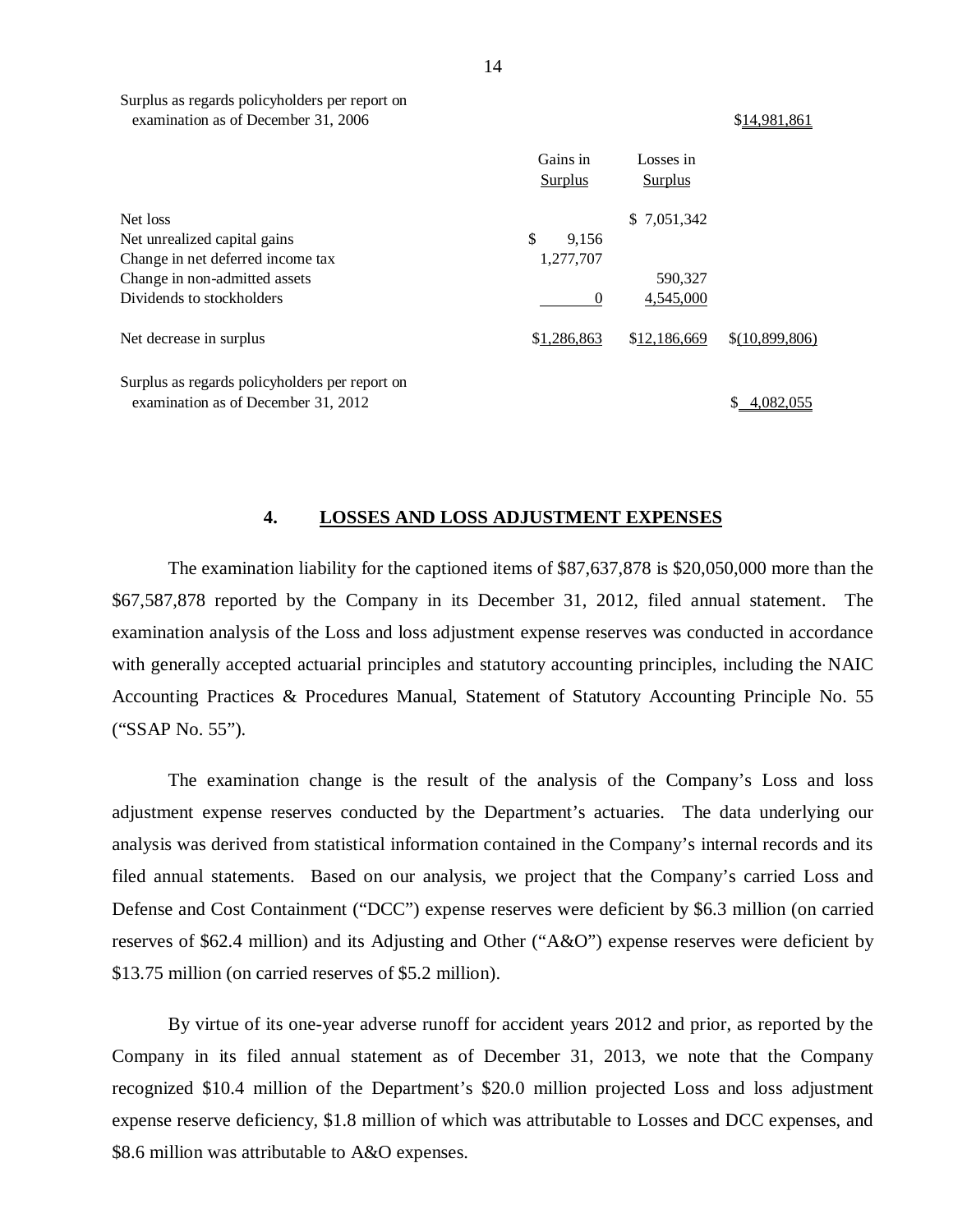<span id="page-16-0"></span>Upon review of the Company's loss adjustment expenses, it was noted that the Company had classified its in-house legal department defense expenses as A&O expenses for calendar years 2006 through 2012. Pursuant to SSAP No. 55, defense and litigation expenses, whether internal or external, should be classified as DCC expenses. At our request, the Company prepared revised paid and incurred triangles to categorize these expenses as DCC; however, when the Company did the reclassification, it took the general claims department overhead expenses, which should have been classified as A&O, and also reclassified them as DCC. The Department did not pursue having the general claims department overhead expenses reclassified back to A&O for purposes of our analysis due to immateriality; however, these expenses should be classified as A&O expenses in future annual statements.

It is recommended that the Company correctly classify its in-house legal department defense expenses as DCC and its general claims department overhead expenses as A&O, pursuant to the provisions of SSAP No. 55.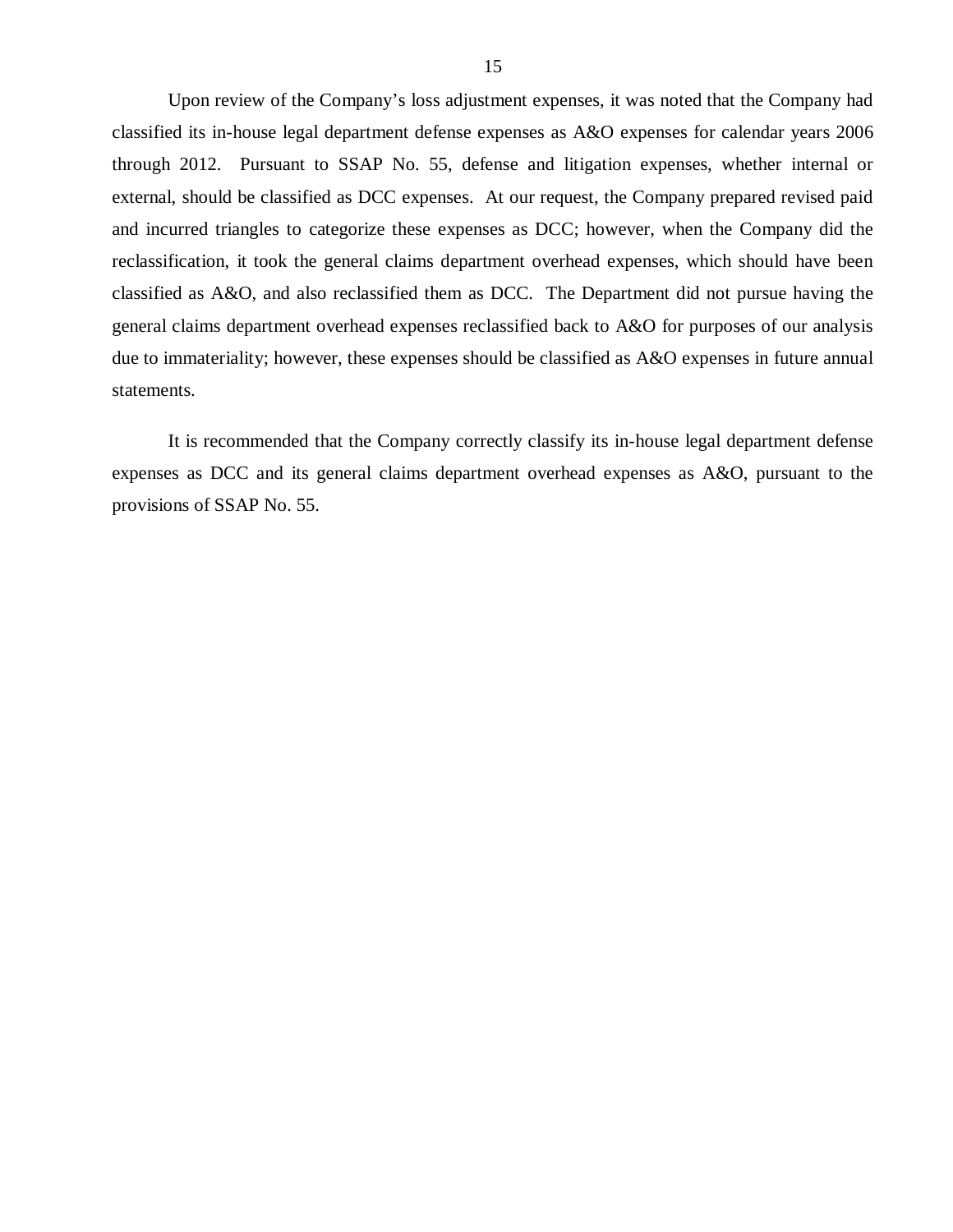The prior report on examination contained sixteen recommendations as follows (page numbers refer to the prior report):

# ITEM PAGE NO.

| A.<br>i.  | <b>Management</b><br>It is recommended that the Company record any investment approval in<br>its committee minutes pursuant to Section 1411(a) of the New York<br>Insurance Law.                                                                                                                          | 4 |
|-----------|-----------------------------------------------------------------------------------------------------------------------------------------------------------------------------------------------------------------------------------------------------------------------------------------------------------|---|
|           | The Company has complied with this recommendation.                                                                                                                                                                                                                                                        |   |
| ii.       | It is again recommended that the Company comply with Article IV,<br>Sections 4 and 7 of its by-laws by having its vice presidents be full-time<br>active members of the Company's executive management and fulfill<br>their duties, as indicated in the Company's by-laws, as officers of the<br>Company. | 5 |
|           | The Company has complied with this recommendation.                                                                                                                                                                                                                                                        |   |
| iii.      | It is again recommended that the Company obtain adequate fidelity bond<br>coverage commensurate with its exposure.                                                                                                                                                                                        | 5 |
|           | The Company has complied with this recommendation.                                                                                                                                                                                                                                                        |   |
| <b>B.</b> | Reinsurance                                                                                                                                                                                                                                                                                               |   |
| i.        | It is recommended that the Company properly account for its NYAIP<br>participation in accordance with SSAP No. 63, paragraph 8 of the NAIC<br>Accounting Practices and Procedures Manual.                                                                                                                 | 7 |
|           | The Company has complied with this recommendation.                                                                                                                                                                                                                                                        |   |
| ii.       | It is recommended that the Company amend its workers' compensation<br>second and third layer excess of loss and per policy excess of loss<br>agreements to include all of the required language pursuant to SSAP No.<br>62, paragraph 8 of the NAIC Accounting Practices and Procedures<br>Manual.        | 8 |
|           | The Company has complied with this recommendation.                                                                                                                                                                                                                                                        |   |
| iii.      | It is recommended that the Company amend its taxi liability quota share<br>reinsurance agreement to include all terms and conditions agreed upon<br>by both parties pursuant to Department Circular Letter No. 8 (2005).                                                                                  | 9 |

The Company has complied with this recommendation.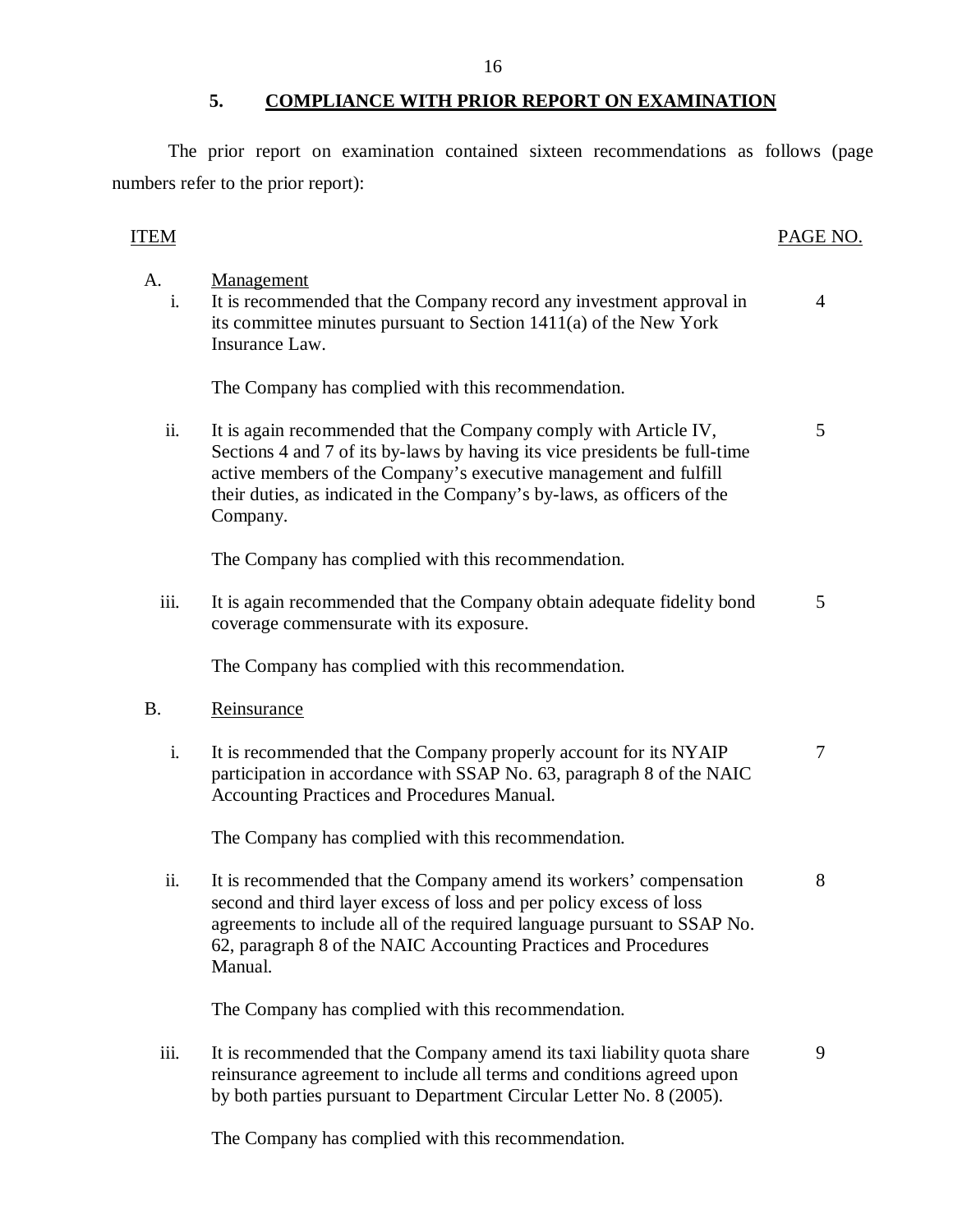## C. Holding Company System

i. It is again recommended that the Company fully comply with 10 Department Regulation 52-A by filing in a timely manner its controlling producer report no later than April 1st of each year as required.

The Company has complied with this recommendation.

ii. It is recommended that the Company file its lease agreement with the 12 Department in accordance with Section 1505(d) of the New York Insurance Law.

The Company has complied with this recommendation.

## D. Accounts and Records

i. Cash On Hand

It is recommended that the company comply with Section 1411(b) of the 13 New York Insurance Law and restrict its signatory access to the Company's bank accounts to employees.

The Company has complied with this recommendation.

### ii. **Investment Accounts**

a. It is again recommended that the Company amend its existing custodial 14 agreement to incorporate the standard protective clauses prescribed by the NAIC Examiners Financial Condition Handbook and also acknowledged by the Department as good public policy.

The Company has complied with this recommendation.

b. It is again recommended that the Company implement a separate 14 custodial agreement with Capital One Bank applicable to the Company's investments both managed and held by Capital One Bank pursuant to the parties' investment management agreement.

The Company has complied with this recommendation.

## iii. Agents' Balances

It is recommended that the Company age its uncollected premium 14 balances in accordance with SSAP No. 6 of the NAIC Accounting Practices and Procedures Manual.

The Company has not complied with this recommendation. A similar comment is made in this report.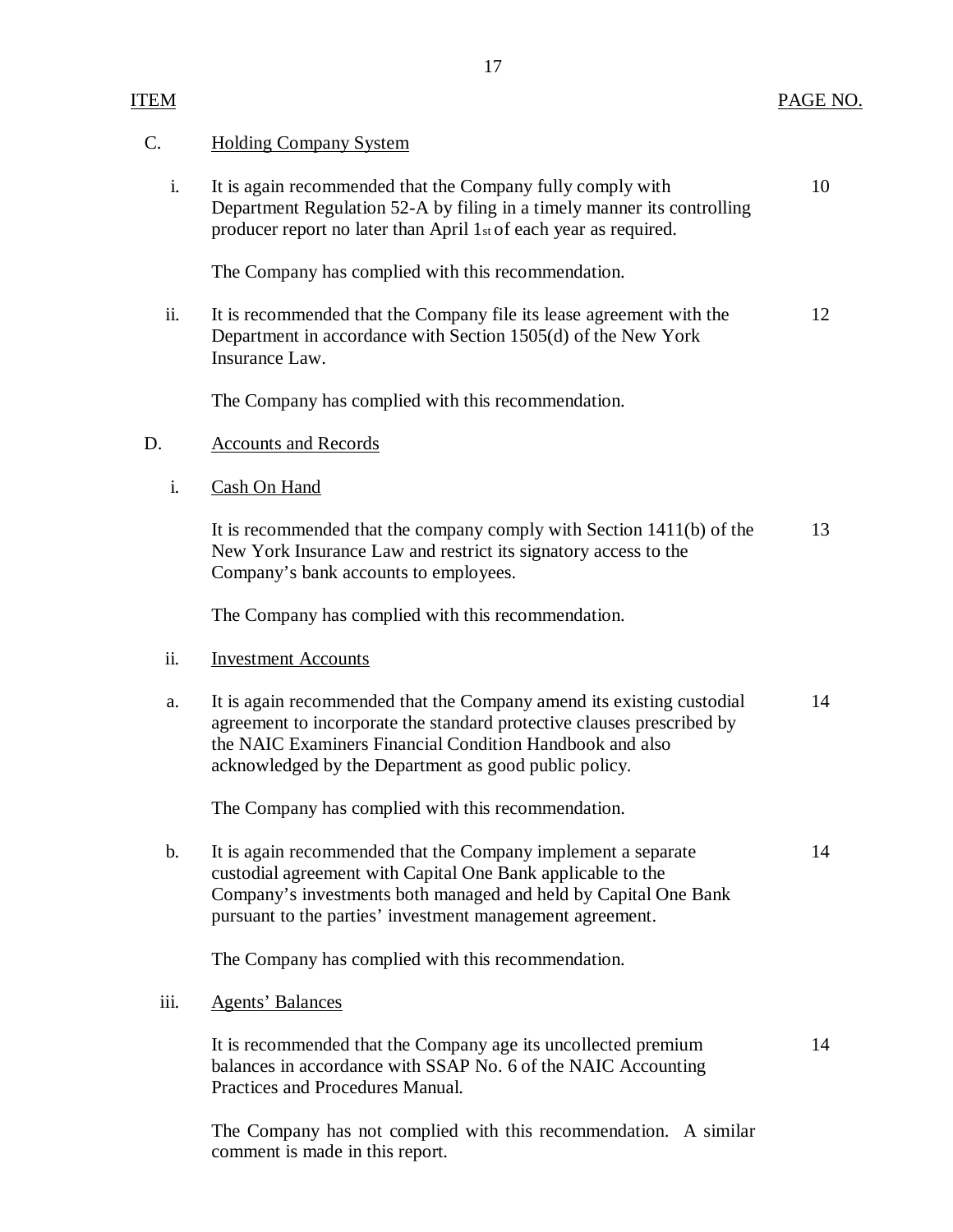| 1V. | Deferred Tax Asset |  |
|-----|--------------------|--|
|     |                    |  |

It is recommended that the Company use the DTA calculation as 15 prescribed by SSAP No. 10 of the NAIC Accounting Practices and Procedures Manual.

The Company has complied with this recommendation.

v. Unearned Premium

It is recommended that the Company verify its unearned premium 15 reserves calculation to ensure accuracy when reporting its liabilities.

The Company has complied with this recommendation.

## E. Losses and loss adjustment expenses

i. It is again recommended that management maintain complete internal 20 records to support the paid and outstanding loss information reported in Schedule P of the Company's commercial automobile insurance line.

The Company has complied with this recommendation.

ii. It is again recommended that the Company follow the NAIC Annual 20 Statement Instructions by reporting complete and accurate claim count information in each of the required sections in Schedule P.

The Company has complied with this recommendation.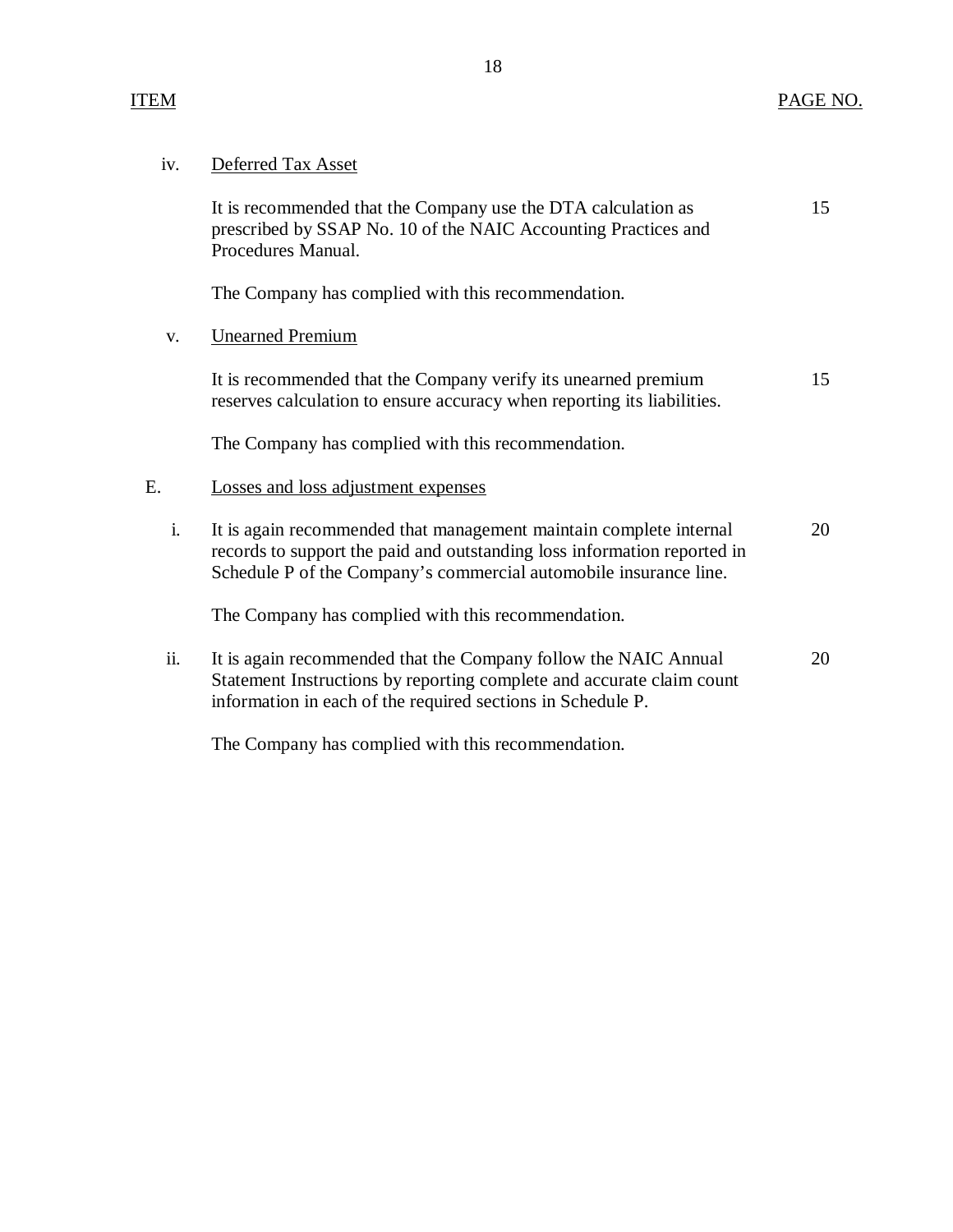# **6. SUMMARY OF COMMENTS AND RECOMMENDATIONS**

## <span id="page-20-0"></span>ITEM PAGE NO.

# A. Accounts, Records and Internal Controls

## Agents' Balance

It is recommended that the Company create and implement an aging 10 report that would include all of its uncollected premium balances and not just the ones that are related to its workers' compensation business.

## B. Classification of Loss Adjustment Expenses

It is recommended that the Company correctly classify its in-house legal 15 department defense expenses as DCC and its general claims department overhead expenses as A&O, pursuant to the provisions of SSAP No. 55.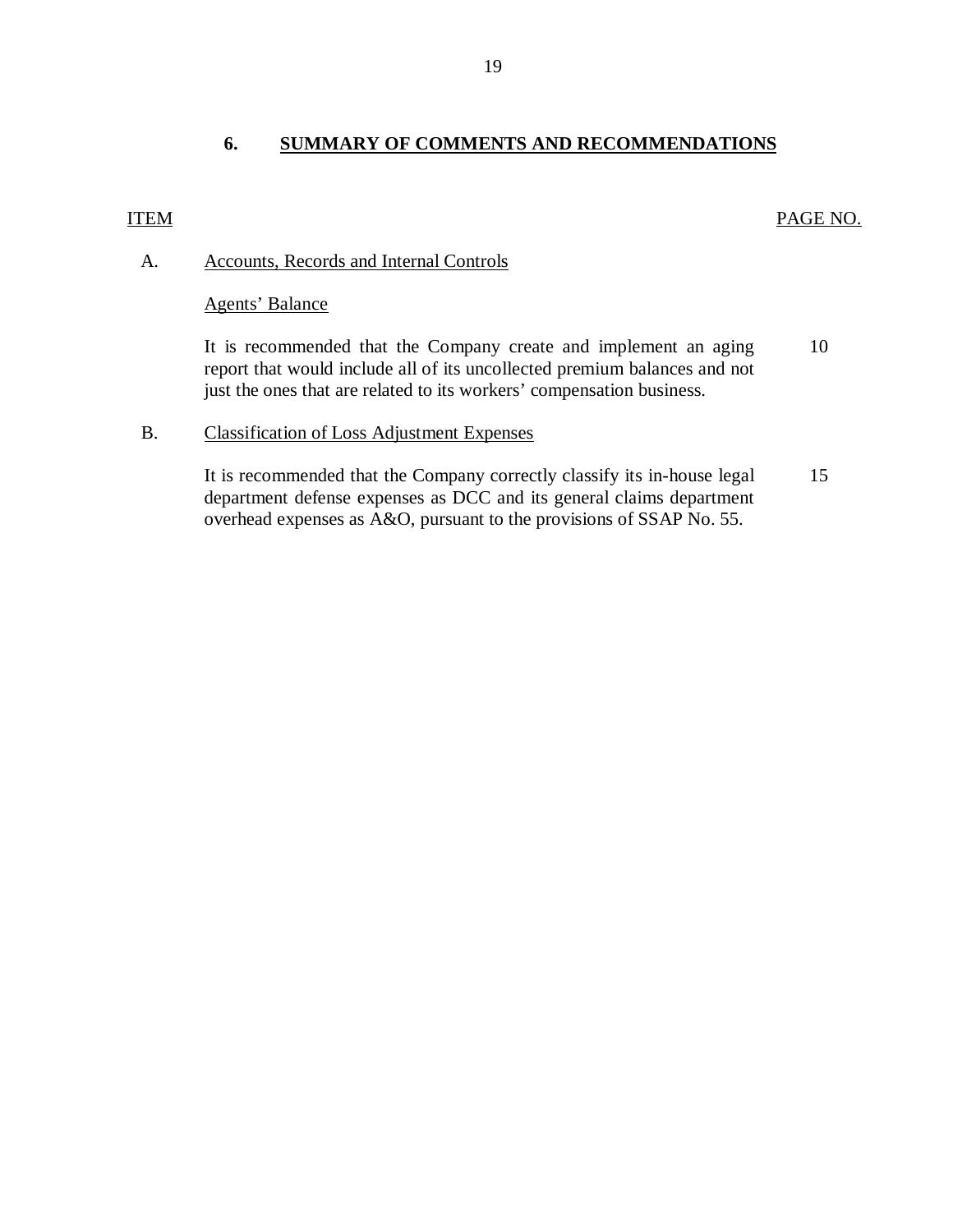Respectfully submitted,

/s/

Moses Egbon, CFE Associate Insurance Examiner

STATE OF NEW YORK ) )ss: COUNTY OF NEW YORK )

MOSES EGBON, being duly sworn, deposes and says that the foregoing report, subscribed by him, is true to the best of his knowledge and belief.

Moses Egbon

/s/

Subscribed and sworn to before me

this  $\_\_\_\_\_\$  day of  $\_\_\_\_\_\_\$ , 2014.